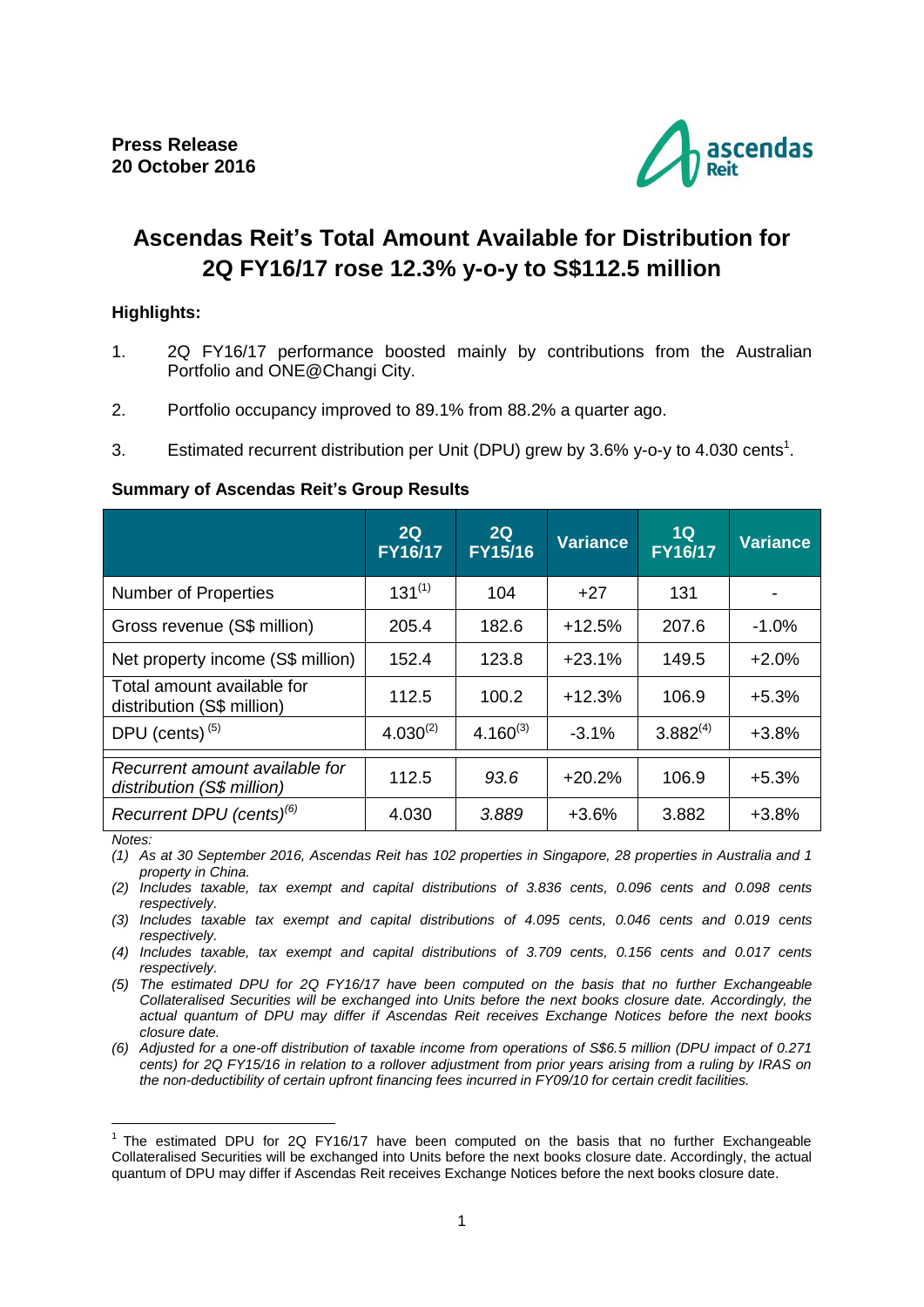

*20 October 2016, Singapore* – The Board of Directors of Ascendas Funds Management (S) Limited (the Manager), the Manager of Ascendas Real Estate Investment Trust (Ascendas Reit), is pleased to report that for 2Q FY16/17, Ascendas Reit's total amount available for distribution grew 12.3% year-on year (y-o-y) to S\$112.5 million. This was boosted mainly by the contributions from the acquisition of the Australian Portfolio and ONE@Changi City.

Lower property tax and utilities expenses also contributed to the higher amount available for distribution. Property tax expenses were reduced due to retrospective downward revisions in the annual value of certain properties. Utilities expenses were lower as the Group had contracted lower rates for certain properties with effect from 1Q FY16/17.

Estimated 2Q FY16/17 DPU declined 3.1% y-o-y to 4.030 cents due to the one-off distribution made in 2Q FY15/16 relating to the non-deductibility of certain upfront financing fees from prior years<sup>2</sup>. Excluding the one-off distribution, the estimated recurrent DPU grew 3.6% y-o-y to 4.030 cents.

Mr Chia Nam Toon, Chief Executive Officer and Executive Director of the Manager said, "The Singapore industrial property market has remained challenging, weighed down by the slowing economy. Consequently, rental reversions were softer at +1%. However, portfolio occupancy improved to about 89% underpinned by new leases and expansion in the Australia and China portfolio respectively."

## **Value-adding Investments**

<u>.</u>

In September 2016, the Manager completed the acquisition of a business park property located at 197-201 Coward Street, Mascot, in Sydney for S\$148.6 million<sup>3</sup> (A\$143.4 million) and entered into a forward purchase of a logistics property, Stage 4 Power Park Estate, Dandenong South, in Melbourne for S\$25.7 million<sup>2</sup> (A\$24.8 million). These acquisitions will enhance Ascendas Reit's portfolio diversification and resilience.

<sup>&</sup>lt;sup>2</sup> A one-off distribution of taxable income from operations of S\$6.5 million (DPU impact of 0.271 cents) was made for 2Q FY15/16 in relation to a rollover adjustment from prior years arising from a ruling by IRAS on the non-deductibility of certain upfront financing fees incurred in FY09/10 for certain credit facilities*.* 3 Based on 30 September 2016 exchange rate of A\$1.00 = S\$1.0361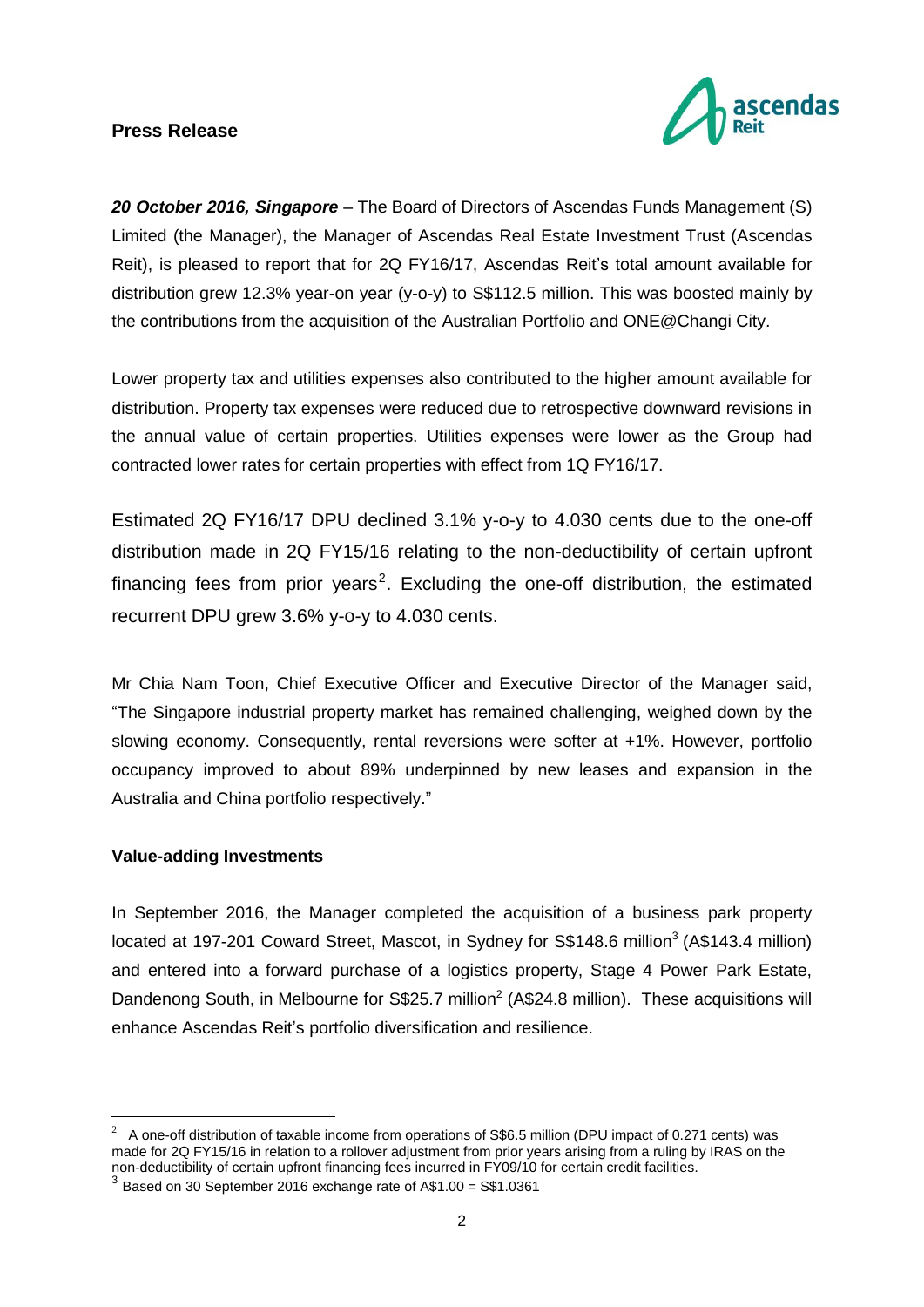

The Manager continues to focus on improving returns from existing properties via asset enhancement initiatives (AEI). During the quarter, we embarked on a new AEI at 50 Kallang Avenue for S\$45.2 million to convert the property from a multi-tenant to a single-tenant building. A long-term lease has been secured for the entire property. The enhancement is scheduled to complete in 2Q 2017.

The asset enhancement at The Aries was completed in August 2016 for S\$4.7 million. As at 30 September 2016, two asset enhancements and one redevelopment project worth a total of S\$113.1 million are still on-going.

# **Capital Recycling**

<u>.</u>

In 2Q FY16/17, the Manager completed the divestment of Ascendas Z-link for S\$154.9 million<sup>4</sup> (RMB 760.0 million), realising capital gains of about S\$95.6 million over the original cost of investment.

We will continue to review our diverse portfolio, taking into account our strategic direction and anticipated future market changing demand.

# **A Well Diversified and Resilient Portfolio**

Ascendas Reit is well-diversified in terms of rental income. The customer base is about 1,450 tenants spread over 102 properties in Singapore, 28 in Australia and 1 in China. No single property accounts for more than 5.6% of Ascendas Reit's monthly gross revenue. The stability of Ascendas Reit's future performance is underpinned by the diversity and depth of its portfolio.

As at 30 September 2016, Ascendas Reit owns a portfolio of properties with long and short term leases (26.2% and 73.8% by property value respectively). The portfolio has a weighted average lease to expiry (WALE) of about 3.7 years.

 $4$  Based on 30 September 2016 exchange rate of RMB 1.00 = S\$0.2038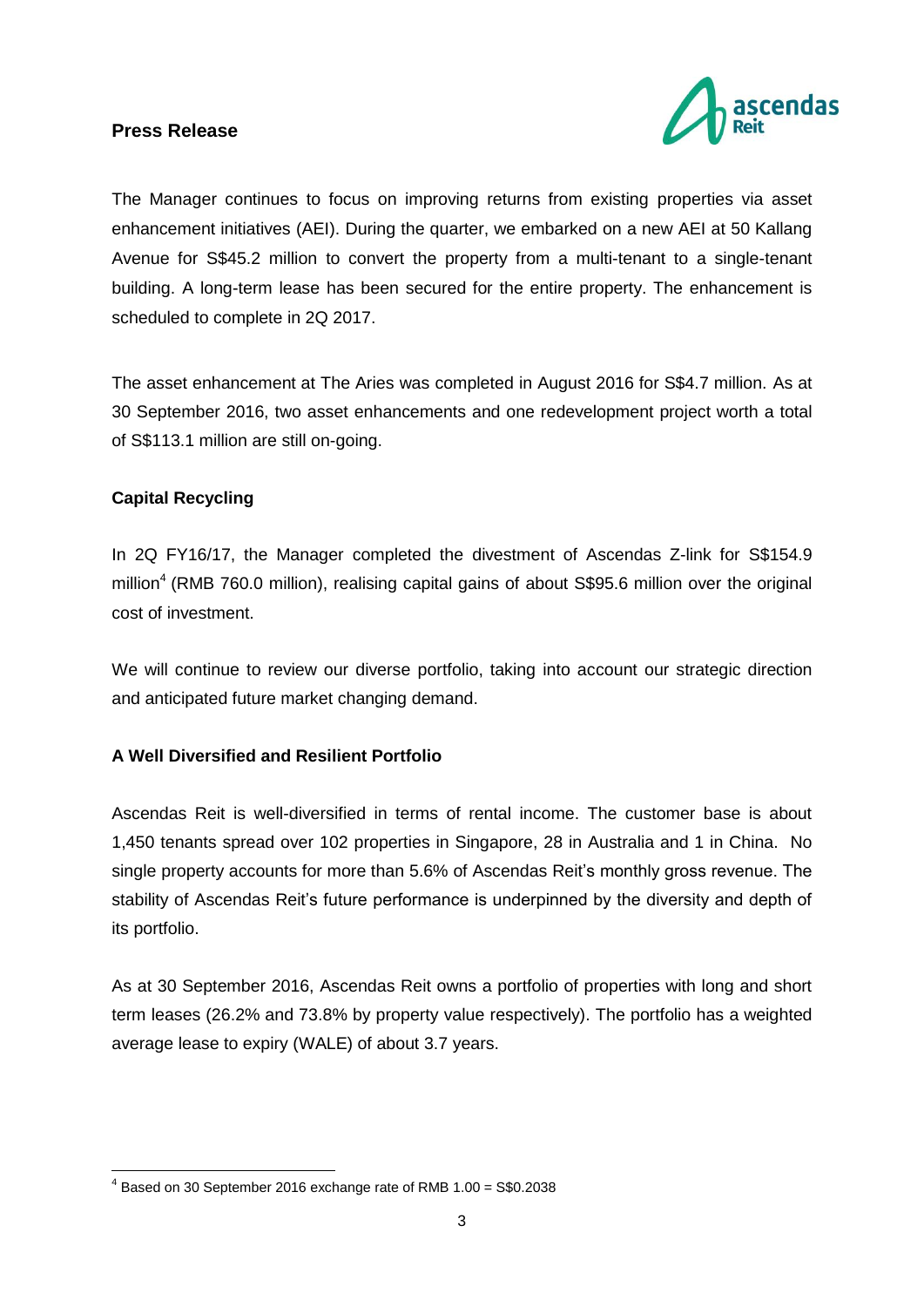

Overall portfolio occupancy rate improved to 89.1% (as at September 2016) from 88.2% (as at June 2016). The higher occupancy was due to improvements in the Australia and China portfolio occupancies.

In Singapore, occupancy declined to 87.9% (as at September 2016) from 88.3% (as at June 2016) mainly due to some non-renewals at two logistics properties, 40 Penjuru Lane and Pioneer Hub.

Occupancy of the Australia portfolio improved to 94.2% from 90.9% in June 2016. New tenants were secured for some of the vacant spaces at 494 Great Western Highway (Sydney) and 162 Australis Drive (Melbourne).

In China, A-REIT City @Jinqiao's occupancy rose to 83.4% from 59.9% a quarter ago due to a tenant expansion and several new leases.

Rent reversion of about 1% was achieved for leases renewed in Singapore during 2Q FY16/17.

Based on leases accepted during the quarter, tenants from the transport and storage sector accounted for the largest proportion of new demand (31.7%) by gross income.

About 10.5% of Ascendas Reit's gross revenue will be due for renewal for the remaining of FY16/17. Of these expiring leases, 1.7% are from single-tenant buildings and 8.8% are from multi-tenant buildings. The Manager is proactively working on the renewal of these leases.

## **Proactive Capital Management**

Aggregate leverage stood at 34.2% as at 30 September 2016 and weighted average all-in cost of borrowing is 3.0% for the quarter. About 77.6% of Ascendas Reit's interest rate risk exposure is hedged with a weighted average duration of 3.8 years remaining.

The debt maturity profile remains well-spread and weighted average tenure of debt outstanding is 3.8 years.

We continue to enjoy the A3 credit rating by Moody's.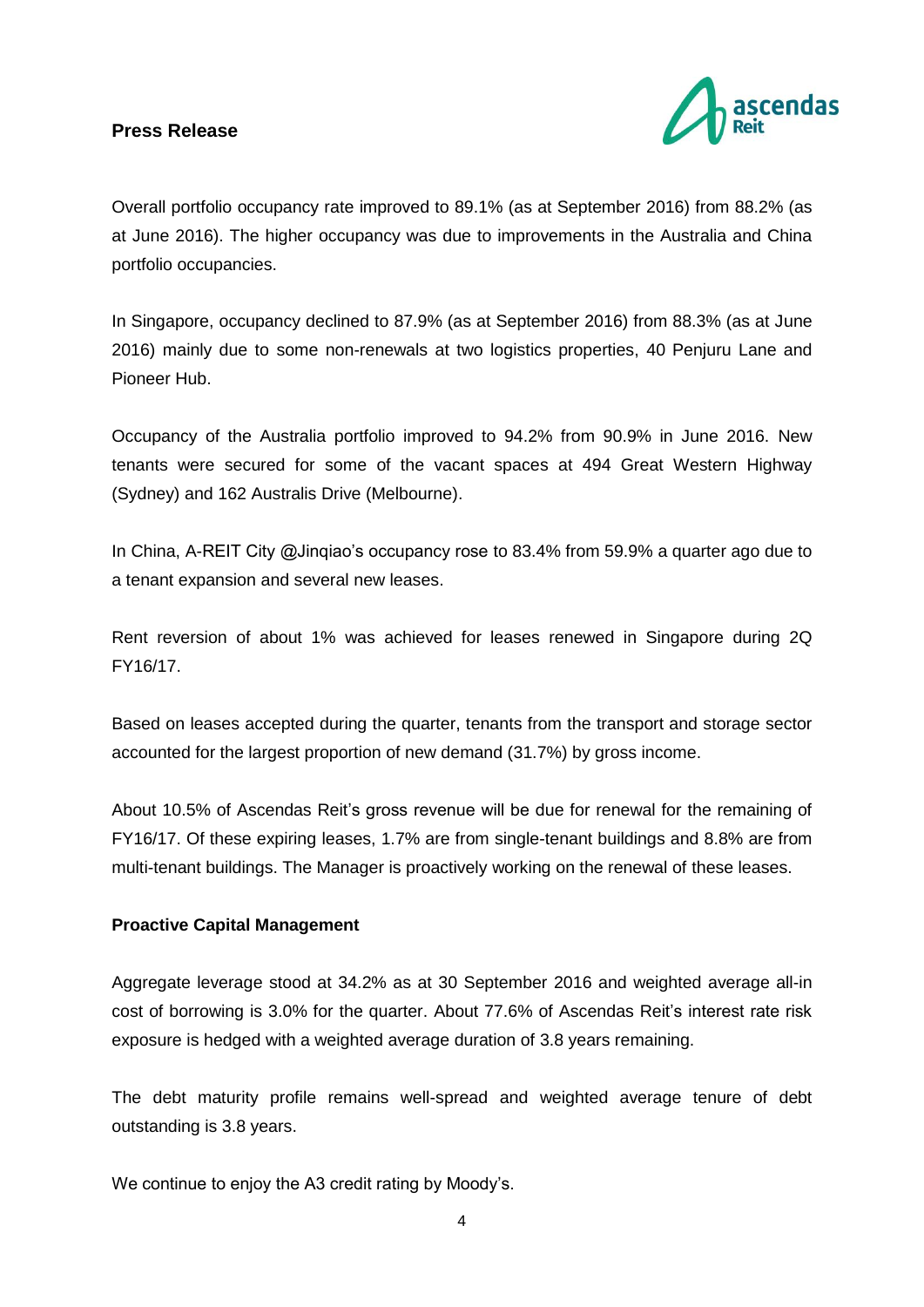

# **Outlook for FY16/17**

#### **Singapore**

Leases for about 12.0% of gross revenue in Singapore are due for renewal in FY16/17. Modest rental reversion can be expected as the average passing rental rates are close to the current market rates. With 12.1% vacant space in the Singapore portfolio, there is some upside potential when the space is leased out.

The industrial property market condition in Singapore is expected to remain challenging. The slowing economy is expected to affect leasing demand in Singapore.

## **Australia**

The low interest rates and gains to employment are expected to support household consumption and a healthy demand for logistics space. Occupancy of Ascendas Reit's Australian portfolio is expected to improve as lease commitments for some of the vacant space has been secured. There are no more leases due for renewal in the current financial year. The Manager is already working on the expiring leases in FY17/18 which accounts for about 10.6% of gross revenue in Australia.

## **Conclusion**

The continuing capital recycling strategy, rejuvenation exercise and selective asset repositioning will strengthen our property portfolio and optimize returns for Unitholders.

Barring any unforeseen events and any further weakening of the economic environment, the Manager expects Ascendas Reit to maintain a stable performance for the financial year ending 31 March 2017.

- End –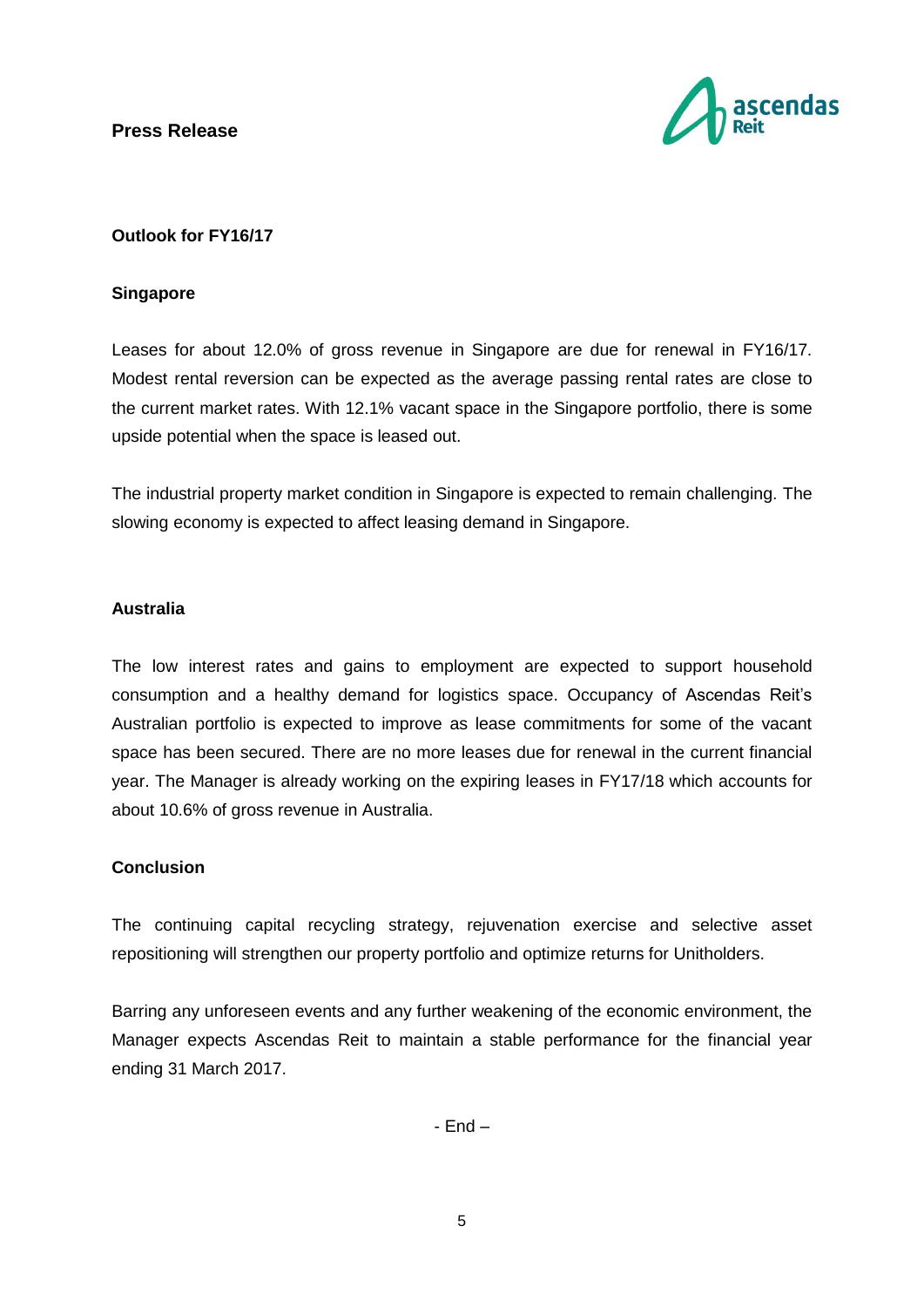

#### **About Ascendas Reit (**www.ascendas-reit.com**)**

Ascendas Reit is Singapore's first and largest listed business space and industrial real estate investment trust. As at 30 September 2016, total assets amount to about S\$9.9 billion. The diversified portfolio of 102 properties in Singapore, comprise business and science park properties, hi-specs industrial properties, light industrial properties, logistics and distribution centres, integrated development, amenities and retail properties. In Australia, Ascendas Reit owns 27 logistics properties and one business park property. It also has one business park property in China. These properties house a tenant base of around 1,450 international and local companies from a wide range of industries and activities, including research and development, life sciences, information technology, engineering, light manufacturing, logistics service providers, electronics, telecommunications, manufacturing services and back-room office support in service industries. Major tenants include SingTel, DBS, Citibank, Wesfarmers, Ceva Logistics, JPMorgan and Siemens, to name a few.

Ascendas Reit is listed in several indices. These include the FTSE Straits Times Index, the Morgan Stanley Capital International, Inc (MSCI) Index, the European Public Real Estate Association/National Association of Real Estate Investment Trusts (EPRA/NAREIT) Global Real Estate Index and Global Property Research (GPR) Asia 250. Ascendas Reit has an issuer rating of "A3" by Moody's Investors Service.

Ascendas Reit is managed by Ascendas Funds Management (S) Limited (in its capacity as manager of Ascendas Reit), a wholly-owned subsidiary of the Singapore-based Ascendas-Singbridge Group. Ascendas REIT Australia and its sub-trusts, are managed by Ascendas Funds Management (Australia) Pty Ltd, which is a wholly-owned subsidiary of Ascendas Funds Management (S) Limited.

#### **About Ascendas-Singbridge Group (**[www.ascendas-singbridge.com](http://www.ascendas-singbridge.com/)**)**

Ascendas-Singbridge Group is Asia's leading provider of sustainable urban solutions. With the combined capabilities of Ascendas and Singbridge, the group is uniquely placed to undertake urbanisation projects spanning townships, mixed-use developments and business/industrial parks. Headquartered in Singapore, Ascendas-Singbridge has projects in 29 cities across 10 countries in Asia, including Australia, China, India, Indonesia, Singapore and South Korea.

Asendas-Singbridge Group has a substantial interest in and also manages three Singapore-listed funds under its subsidiary Ascendas. Besides these listed funds – Ascendas REIT, Ascendas India Trust (a-iTrust) and Ascendas Hospitality Trust (A-HTRUST), Ascendas also manages a series of private real estate funds, which hold commercial and industrial assets across Asia.

Jointly owned by Temasek and JTC Corporation (JTC) through a 51:49 partnership, Ascendas-Singbridge Group is the asset and investment holding arm of the integrated urban solutions platform formed by Temasek and JTC to capitalise on urbanisation trends in the region.

For enquiries, please contact:

Yeow Kit Peng (Ms) Head, Capital Markets & Corporate Development Ascendas Funds Management (S) Ltd Tel: +65 6508 8822 Email: [kitpeng.yeow@ascendas-singbridge.com](mailto:kitpeng.yeow@ascendas-singbridge.com)

Wylyn Liu (Ms) Senior Manager, Investor Relations & **Communications** Ascendas Funds Management (S) Ltd Tel: +65 6508 8840 Email: [wylyn.liu@ascendas-singbridge.com](mailto:wylyn.liu@ascendas-singbridge.com)